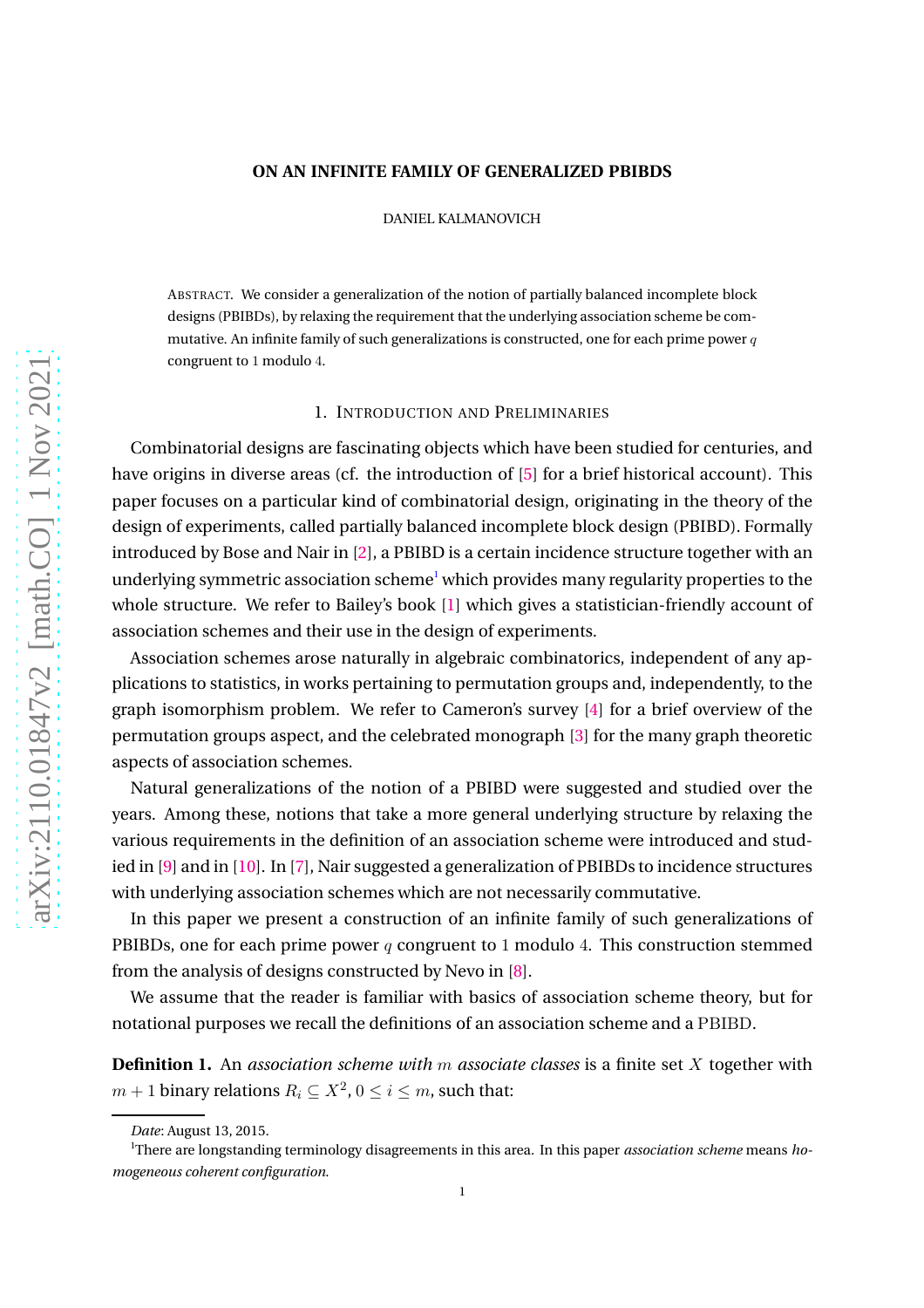- $R_0 = \{(x, x) \mid x \in X\},\$
- for each relation  $R_i$ , the inverse relation  $R_i^{-1} = \{(y, x) | (x, y) \in R_i\}$  is also an associate class,
- $\bullet$   $\bigcup$  $\stackrel{d}{\bigcup}$   $R_i = X^2$ , and  $R_i \cap R_j = \emptyset$  whenever  $i \neq j,$
- $i=0$ • for any pair  $(x, z) \in R_k$ , the number of elements  $y \in X$  such that  $(x, y) \in R_i$  and  $(y, z) \in R_j$  depends only on  $i, j, k$ . This number is denoted by  $p_{ij}^k$ .

The numbers in the last item above are called the *intersection numbers* of the association scheme. We will also use the term *i*-associates when referring to a pair  $(x,y) \in R_i.$ 

A *symmetric* association scheme is one in which all the binary relations are symmetric.

<span id="page-1-0"></span>**Definition 2.** A *partially balanced incomplete block design with* m *associate classes* denoted PBIBD(*m*) is a block design  $D = (P, B)$  with  $|P| = v$  points,  $|B| = b$  blocks, where each block has size  $k$ , each point lies on  $r$  blocks, and such that there is a symmetric association scheme defined on  $P$  where, if  $(x, y)$  are  $j$ -th associates then they occur together in precisely  $\lambda_j$  blocks for  $1 \leq j \leq m$ . The numbers  $v, b, r, k, \lambda_j (1 \leq j \leq m)$  are called the *parameters* of the  $PBIBD(m)$ .

Our definition of a *generalized* PBIBD is verbatim [Definition 2](#page-1-0) dropping the word symmetric. It follows that if  $R_j$  is the inverse relation of  $R_i$  then  $\lambda_j = \lambda_i.$ 

A special feature of our family of GPBIBDs is that the number of non-vanishing values of the  $\lambda_i$ s is constant: we have just the value 5 when  $q = 5^\alpha$ , and the values 4 and 1 when q is not a power of 5. Moreover, there is exactly one class for each non-zero value.

# 2. THE CONSTRUCTION

Let  $q = p^{\alpha}$  be a prime power congruent to 1 modulo 4, and consider the vector space  $V=\mathbb{F}_q^{-2},$  where  $\mathbb{F}_q$  denotes the finite field with  $q$  elements. Let  $\omega$  be a generator of  $\mathbb{F}_q^{\times}$ , and denote  $i=\omega^{\frac{q-1}{4}}.$  Our set of points is  $P=V\setminus\{0\}\left/\langle i\rangle,$  that is, we identify the four vectors π,  $-π$ , *iπ* and  $-iπ$ , for all non-zero vectors  $π ∈ V$ , to obtain the set P of  $\frac{q^2-1}{4}$  points. Let  $G = \text{PSL}(2, q)$ , the quotient group of the matrix group  $\text{SL}(2, q) = \left\{ \begin{pmatrix} a & b \\ c & d \end{pmatrix} \mid a \right\}$  $ad - bc = 1$  by its center  $Z(\operatorname{SL}(2,q)) = \left\{ \left( \begin{matrix} 1 & 0 \ 0 & 1 \end{matrix} \right), \left( \begin{matrix} -1 & 0 \ 0 & - \end{matrix} \right) \right\}$  $\begin{pmatrix} 0 & 0 \ 0 & -1 \end{pmatrix}$ . Each element of  $G$  is a set of 2 matrices, and consider the natural action of  $\hat{G}$  on  $\hat{P}$  via multiplication (of representatives):

$$
\begin{pmatrix} a & b \\ c & d \end{pmatrix} \cdot \begin{pmatrix} x \\ y \end{pmatrix} = \begin{pmatrix} ax + by \\ cx + dy \end{pmatrix},
$$

here  $\begin{pmatrix} a & b \ c & d \end{pmatrix}$  is a representative of the element  $\left\{\begin{pmatrix} a & b \ c & d \end{pmatrix}, \begin{pmatrix} -a & -b \ -c & -d \end{pmatrix}\right\}$  $\left.\begin{pmatrix} -a & -b \ -c & -d \end{pmatrix}\right\} \in G$ , and  $\left(\begin{matrix} x \ y \end{matrix}\right)$  $\overline{y}$  is a representative of the element  $\biggl\{ \biggl(\begin{smallmatrix} x\ y\end{smallmatrix}\biggr)$  $\bigg)$ ,  $\bigg( \begin{array}{c} -x \\ -x \end{array} \bigg)$  $-y$  $\bigg\rbrace\,,\left(\begin{matrix}ix\iy\end{matrix}\right),\left(\begin{matrix} -ix\-iy\end{matrix}\right)\bigg\rbrace\in P.$  Define  $T = \left\{ \begin{pmatrix} 1 \\ 0 \end{pmatrix} \right\}$  $\boldsymbol{0}$  $\bigg)$ ,  $\bigg( \begin{matrix} 0 \\ 1 \end{matrix} \bigg)$ 1  $\bigg)$ ,  $\bigg( \frac{1}{4} \bigg)$ 1  $\bigg)$ ,  $\bigg(1+i$ 1  $\bigg)$ ,  $\bigg( \begin{matrix} i \\ i \end{matrix} \bigg)$ 1  $\bigg)$ ,  $\bigg( \begin{array}{c} 1 \\ 1 \end{array} \bigg)$  $\left\{\begin{array}{c}1\1-i\end{array}\right\}$ 

2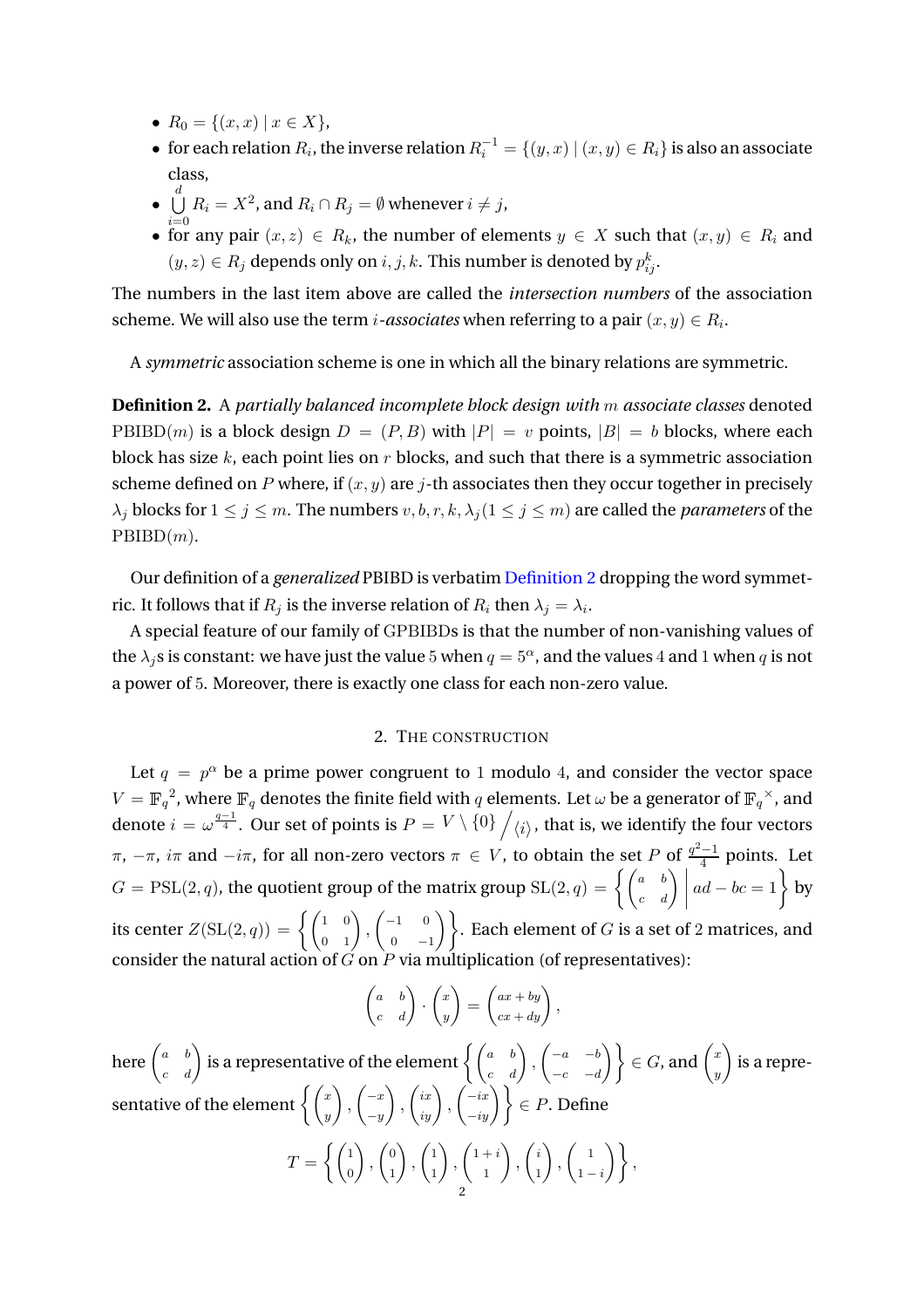and denote  $B=T^G$ , the orbit of  $T$  under the natural action of  $G$  (the induced action on  $6\text{-}$ sets). We have thus defined an incidence structure  $D = (P, B)$  on which G acts transitively both on the points and on the blocks. In fact, if we analyse the action of  $G$  on pairs of points P we can give a geometric interpretation to the basic block T, and thus to all blocks of B. Consider the points of  $T$  as the vertices of a regular octahedron, with edges as depicted in the following figure:



FIGURE 1. The basic octahedron  $T$ 

With this description at hand we will freely switch between the terms *block* and *octahedron* when we refer to elements of B. Also, we will use the terms *edges* and *diagonals* for pairs of points of D which form an edge in an octahedron, and pairs of points of D which form a diagonal in an octahedron (a pair of antipodal points), respectively. Of course, any other pair of points do not lie in a block together.

**Lemma 3.** *(1)* G *acts transitively on the edges of* D*. (2)* G *acts transitively on the diagonals of* D*.*

Let us denote by  $S$  the Schurian association scheme of the action of  $G$  on  $P$ . Then we have

<span id="page-2-0"></span>**Corollary 4.** *The block design*  $D = (P, B)$  *is a* GPBIBD *with underlying association scheme S*. **Lemma 5.** The stabilizer  $G_{\pi}$  of a point  $\pi \in P$  in G is isomorphic to  $C_p{}^{\alpha} \rtimes C_2$ , where  $q = p^{\alpha}$ .

*Proof.* Since  $G$  acts transitively on  $P$  it suffices to consider the stabilizer  $G_{1 \choose 0}$  of  $\begin{pmatrix} 1 \ 0 \ 0 \end{pmatrix}$  $\boldsymbol{0}$  . So let  $\begin{pmatrix} a & b \\ c & d \end{pmatrix} \in G_{\left(\begin{matrix} 1 \\ 0 \end{matrix}\right)}$ , that is  $\begin{pmatrix} a & b \\ c & d \end{pmatrix} \cdot \begin{pmatrix} 1 \\ 0 \end{pmatrix}$ 0  $=\begin{pmatrix} 1 \\ 0 \end{pmatrix}$ 0  $\big)$  .

It follows that  $a=1$  or  $i,$  and  $c=0,$  thus

$$
\begin{pmatrix} a & b \\ c & d \end{pmatrix} = \begin{pmatrix} 1 & b \\ 0 & d \end{pmatrix} \quad \text{or} \quad \begin{pmatrix} i & b \\ 0 & d \end{pmatrix}
$$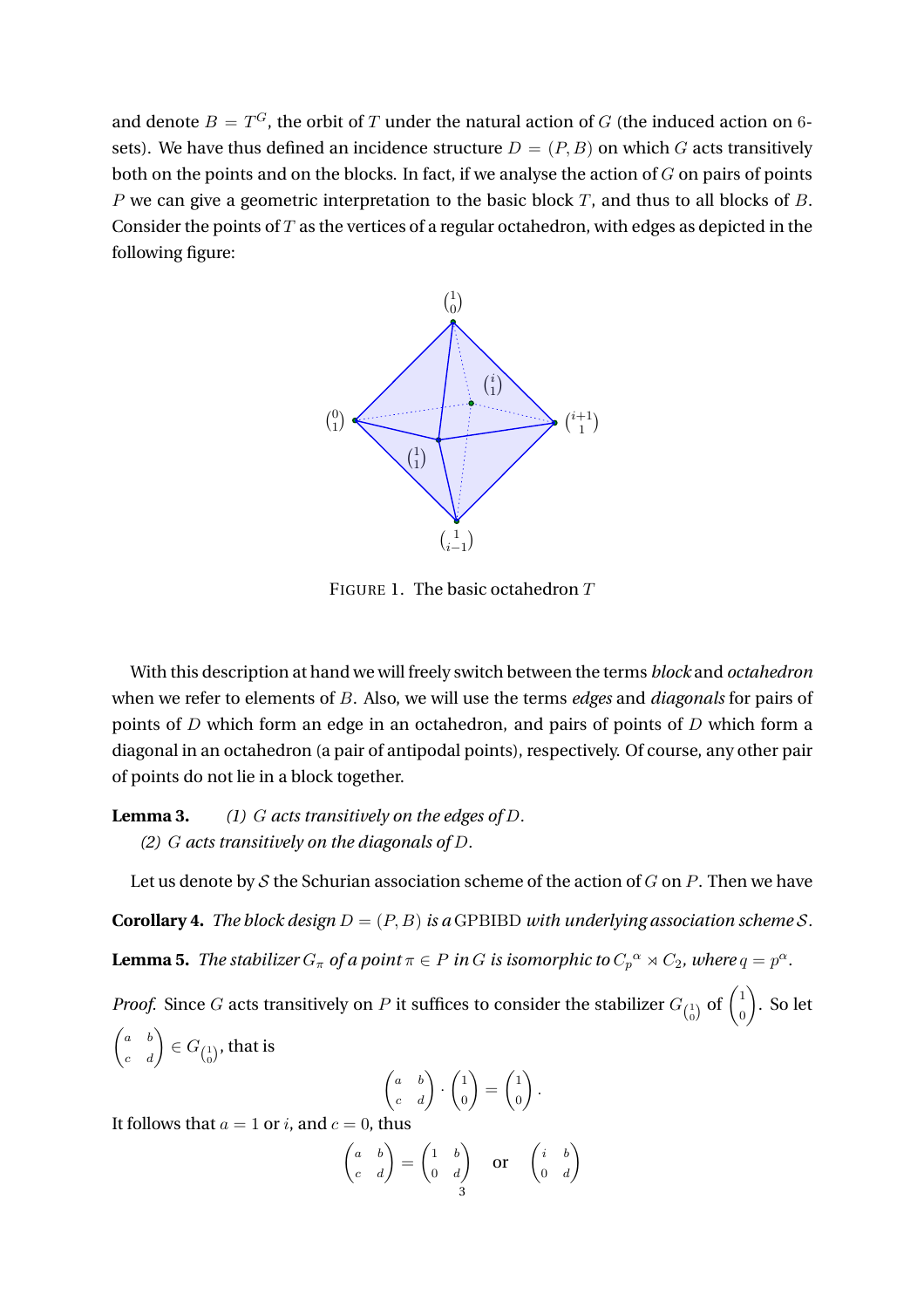the determinant = 1 condition implies that  $d = 1$  in the first case, and  $d = -i$  in the second case, so we have

$$
\begin{pmatrix} a & b \\ c & d \end{pmatrix} = \begin{pmatrix} 1 & b \\ 0 & 1 \end{pmatrix} \quad \text{or} \quad \begin{pmatrix} i & b \\ 0 & -i \end{pmatrix}.
$$

Therefore

$$
G_{\begin{pmatrix}1\\0\end{pmatrix}} = \left\{ \begin{pmatrix} u & x\\ 0 & u^{-1} \end{pmatrix} \middle| u \in \{1, i\}, x \in \mathbb{F}_q \right\}.
$$

The cases  $q = 5^{\alpha}$  and  $q = p^{\alpha}$ ,  $p \neq 5$  are different in an essential way, so we analyse them separately. The reason for the difference between the case of characteristic 5 and other characteristics is the fact that in the case of characteristic 5, the subgroup  $\{1, -1, i, -i\}$  forms the multiplicative group of the prime subfield  $\mathbb{F}_5$  (and not just a subgroup of the multiplicative group of the field). A manifestation of this fact that will be useful for our purposes later is formulated in the following lemma.

<span id="page-3-0"></span>**Lemma 6.**  $1 + i = -i$  *if and only if*  $q = 5^\alpha$ .

*Proof.*

 $1+i=-i \qquad \Longleftrightarrow \qquad 2i=-1 \qquad \Longleftrightarrow \qquad 2i=i^2 \qquad \Longleftrightarrow \qquad i=2$ 

so we have  $-1 = i^2 = 2^2 = 4$ , that is,  $\mathbb{F}_q$  is a field of characteristic 5.  $□$ 

THE CASE  $p \neq 5$ 

In this case the stabilizer  $G_T$  of the basic block T in G is a group of rotations of the regular octahedron. It is in fact half of the full group of rotations of the regular octahedron. There are two types of rotations of a regular octahedron:

(a) rotation about the axis defined by a pair of antipodal points, and

(b) rotation about the axis formed by connecting the centers of a pair of opposite faces.

In the full group of rotations of the octahedron, the rotations of type (a) are of order 4, and the rotations of type (b) are of order 3 thus producing a group of order 24. In our group  $G_T$ we take the square of rotations of type (a) and all rotations of type (b), obtaining a group of order 12. In this description  $G_T = \langle q, f \rangle$  where

- $g = \begin{pmatrix} -i & -1+i \\ 0 & i \end{pmatrix}$  $0$  *i* ) is the  $180^\circ$  rotation around the axis defined by the antipodal points  $\sqrt{1}$ 0  $\Big)$  and  $\Big( \begin{array}{c} 1 \\ 1 \end{array} \Big)$  $1 - i$  $\big)$ , and
- $\bullet$   $f = \begin{pmatrix} i & 1 \\ 1 & 1 \end{pmatrix}$  $i \quad 1-i$  $\big)$  is the rotation around the axis formed by connecting the centers of the opposite faces  $\Big\{\Big(\begin{smallmatrix} 1\ 1\end{smallmatrix}\Big)$  $\bigg)$ ,  $\bigg(1+i$ 1  $\bigg)$ ,  $\bigg( \frac{1}{2}$  $\begin{pmatrix} 1 \ 0 \end{pmatrix}$  and  $\left\{ \begin{pmatrix} 0 \ 1 \end{pmatrix} \right\}$  $\Big)$ ,  $\Big($ <sub>1</sub>  $1 - i$  $\bigg)$ ,  $\bigg( \begin{matrix} i \\ i \end{matrix} \bigg)$  $\begin{pmatrix} i \\ 1 \end{pmatrix}$ .

<span id="page-3-1"></span>**Lemma 7.** *The stabilizer*  $G_\beta$  *of a block*  $\beta \in B$  *in* G *is isomorphic to the alternating group*  $A_4$ *.*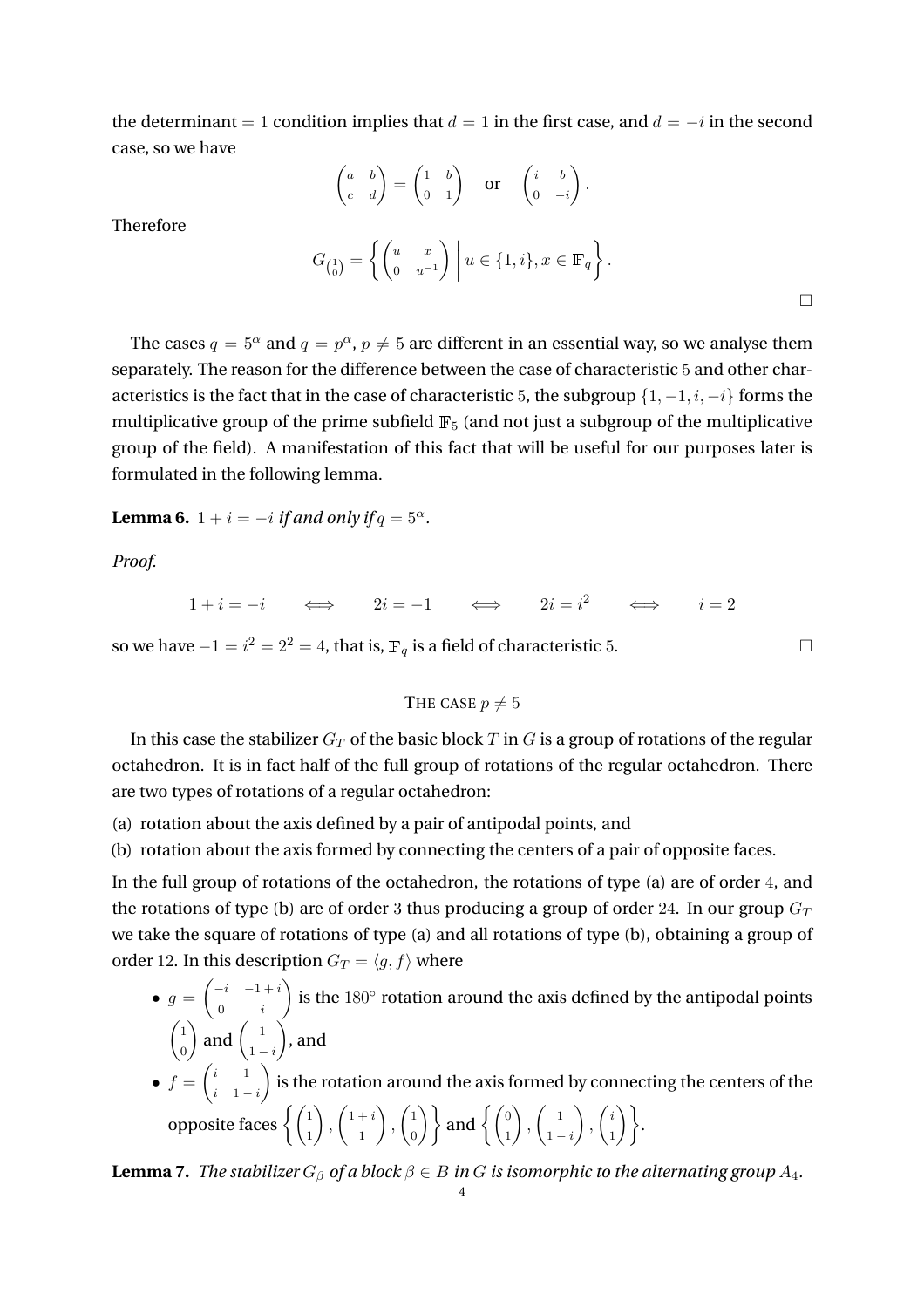*Proof.* First, since G acts transitively on the block set B it is enough to consider  $G_T$ , the stabilizer of the basic block T. In fact, we will explicitly write representatives for the elements of  $G_T$ . We will first show that  $|G_T| = 12$ , and then one can verify that

$$
\left\{\n\begin{pmatrix}\n1 & 0 \\
0 & 1\n\end{pmatrix},\n\begin{pmatrix}\n0 & -i \\
-i & -1\n\end{pmatrix},\n\begin{pmatrix}\n-1 & i \\
i & 0\n\end{pmatrix},\n\begin{pmatrix}\n-i & 0 \\
-1-i & i\n\end{pmatrix},\n\begin{pmatrix}\n-1+i & 1 \\
i & -i\n\end{pmatrix},\n\begin{pmatrix}\n1 & -1 \\
1 & 0\n\end{pmatrix},\n\begin{pmatrix}\n1 & -1-i \\
1-i & -1\n\end{pmatrix},\n\begin{pmatrix}\n-1-i & i \\
-1 & i\n\end{pmatrix},\n\begin{pmatrix}\ni & 1 \\
i & 1-i\n\end{pmatrix},\n\begin{pmatrix}\n-i & -1+i \\
0 & i\n\end{pmatrix},\n\begin{pmatrix}\n0 & 1 \\
-1 & 1\n\end{pmatrix},\n\begin{pmatrix}\ni & -i \\
1 & -1-i\n\end{pmatrix}\n\end{pmatrix}\n\right\}
$$

is a set of 12 representatives of distinct elements of  $G_T$ . We use the orbit-stabilizer theorem:

$$
|G_T| = \left| G_{T {1 \choose 0}} \right| \cdot \left| {1 \choose 0}^{G_T} \right|
$$

.

One can check directly that the elements in the above list leave  $T$  fixed, and that there are elements in that list that take  $\begin{pmatrix} 1 & 1 \\ 1 & 1 \end{pmatrix}$ 0 to each of the points in  $T$ , so  $\begin{array}{c} \hline \end{array}$  $\sqrt{1}$  $\boldsymbol{0}$  $\bigg)^{G_T} \Bigg|$  $= 6$ . To compute  $G_{T} _{\left( \begin{smallmatrix} 1 \ 0 \end{smallmatrix} \right)} = G_{T} \cap G _{\left( \begin{smallmatrix} 1 \ 0 \end{smallmatrix} \right)}$  we recall that by [Lemma 5](#page-2-0)

$$
G_{\begin{pmatrix}1\\0\end{pmatrix}} = \left\{ \begin{pmatrix} u & x\\0 & u^{-1} \end{pmatrix} \middle| u \in \{1, i\}, x \in \mathbb{F}_q \right\},\
$$

now it is enough to show that the only elements in  $G_{1\choose 0}$  that fix  $T$  are  $\begin{pmatrix} 1&0\0&1\end{pmatrix}$  and  $\begin{pmatrix} i&1-i\0&-i\end{pmatrix}$ 0  $-i$  . So let  $\begin{pmatrix} u & x \\ 0 & 1 \end{pmatrix}$  $0 \t u^{-1}$ ) be an element that stabilizes T, since  $p \neq 5$  it follows from [Lemma 6](#page-3-0) that  $\int u$  x  $0 \, u^{-1}$  $\bigg) \cdot \bigg( \begin{matrix} 0 \\ 1 \end{matrix} \bigg)$ 1  $\Big) = \left( \begin{array}{c} x \\ y \end{array} \right)$  $u^{-1}$ ) is either  $\begin{pmatrix} 0 \\ 1 \end{pmatrix}$ 1  $\bigg), \bigg( \begin{matrix} i \\ i \end{matrix} \bigg)$ 1  $\bigg), \bigg( \begin{matrix} 1 \\ 1 \end{matrix} \bigg)$ 1  $\int$  or  $\left(1+i\right)$ 1 . Each of the above four cases gives 2 options for  $\begin{pmatrix} u & x \ 0 & -u \end{pmatrix}$  $0 \quad u^{-1}$ ), and out of these eight options the only elements that indeed fix  $T$  are  $\begin{pmatrix} 1 & 0 \\ 0 & 1 \end{pmatrix}$  and  $\begin{pmatrix} i & 1-i \\ 0 & -i \end{pmatrix}$ 0  $-i$  $\bigg),$  so  $\Big| G_{T} \big|_{0}^{1 \over 2}$  $= 2$  and  $|G_T| = 2 \cdot 6 = 12$ . The isomorphism  $G_T \cong A_4$  can now be deduced by noticing that  $G_T$  has no element of order 6, and the only non-abelian group of order 12 which has no elements of order 6 is the alternating group  $A_4$ .

- **Lemma 8.** *(a) The group* G *acts transitively on the edges of* D*. (b) Every edge of* D *is contained in* 4 *ocathedra.*
- *Proof. (a)* Since G acts transitively on the octahedra, it suffices to show that  $G_T$  acts transitively on the 12 edges of  $T$ . This will follow from the orbit-stabilizer theorem once we show that stabilizer  $G_{Te}$  of the edge  $e = \begin{cases} 1 & \text{if } 0 \leq x \leq 1 \end{cases}$ 0  $\bigg)$ ,  $\bigg( \begin{matrix} 0 \\ 1 \end{matrix} \bigg)$  $\begin{pmatrix} 0 \ 1 \end{pmatrix} \bigg\}$  (in  $G_T$ ) is trivial. So let  $g \in G_{Te}$ , first we will show that g must fix both vertices  $\begin{pmatrix} 1 & 0 \\ 0 & 0 \end{pmatrix}$ 0  $\big)$  and  $\big( \begin{smallmatrix} 0 \\ 1 \end{smallmatrix} \big)$ 1 ). Write  $g=\begin{pmatrix} a & b \ c & d \end{pmatrix}$ , and assume that  $\setminus$

$$
\begin{pmatrix} a & b \\ c & d \end{pmatrix} \cdot \begin{pmatrix} 1 \\ 0 \end{pmatrix} = \begin{pmatrix} 0 \\ 1 \end{pmatrix} \text{ and } \begin{pmatrix} a & b \\ c & d \end{pmatrix} \cdot \begin{pmatrix} 0 \\ 1 \end{pmatrix} = \begin{pmatrix} 1 \\ 0 \end{pmatrix}
$$

then from the first equality it follows that  $a = 0$  and  $c = 1, i, -1$  or  $-i$ , from the second equality if follows that  $d = 0$  and  $b = 1, i, -1$  or  $-i$ , and by the determinant = 1 condition we have

.

$$
\begin{pmatrix} a & b \ c & d \end{pmatrix} = \begin{pmatrix} 0 & -1 \ 1 & 0 \end{pmatrix} \quad \text{or} \quad \begin{pmatrix} a & b \ c & d \end{pmatrix} = \begin{pmatrix} 0 & i \ i & 0 \end{pmatrix}
$$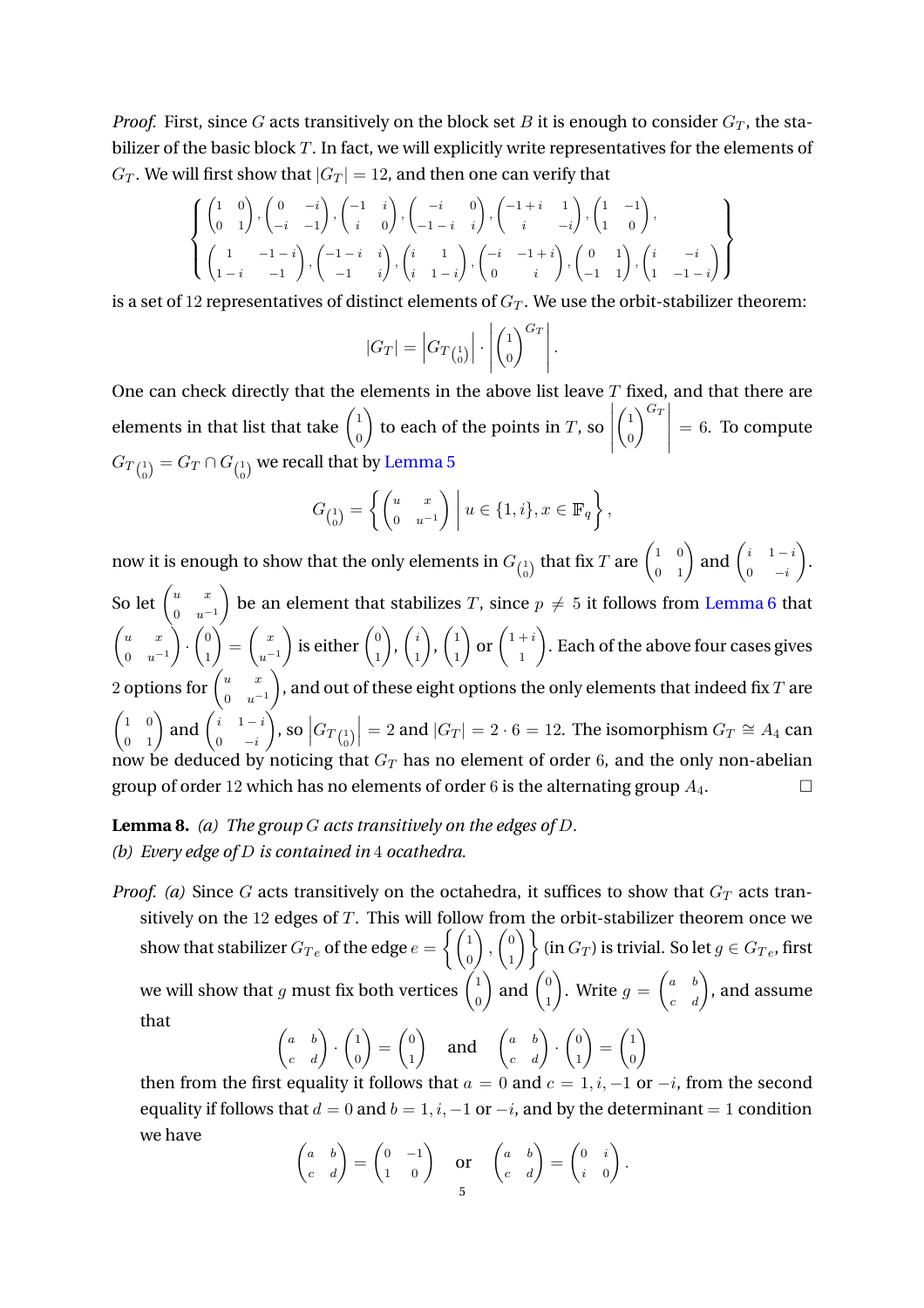Both elements above are not in  $G_T$ , thus g must fix each of the vertices of e. It follows that  $g\in G_{T\binom{1}{0}},$  thus  $g=\begin{pmatrix} 1&0\0&1 \end{pmatrix}$  or  $g=\begin{pmatrix} -i&-1+i\0&i \end{pmatrix}$  $0$  *i* ), but  $\begin{pmatrix} -i & -1+i \\ 0 & -i \end{pmatrix}$  $0$  *i* ) does not fix  $\begin{pmatrix} 0 \\ 1 \end{pmatrix}$ 1  $\big)$  so we must have  $g=\begin{pmatrix} 1&0\0&1 \end{pmatrix}$  and so  $G_{Te}$  is trivial.

*(b)* From the calculation in the proof of (a) it follows that

$$
G_e = \left\langle \begin{pmatrix} 0 & -1 \\ 1 & 0 \end{pmatrix}, \begin{pmatrix} 0 & i \\ i & 0 \end{pmatrix} \right\rangle
$$

thus  $|G_e| = 4$ . Using the orbit-stabilizer theorem we can now compute the total number of edges of  $D$ , that is, the size of the orbit of  $e$  under the action of  $G$ :

$$
|e^G| = \frac{|G|}{|G_e|} = \frac{\frac{q(q^2-1)}{2}}{4} = \frac{q(q^2-1)}{8}.
$$

Let  $E$  denote the set of edges of  $D$ . Now we apply a standard double-counting argument, we count the size of the set

$$
S = \{ (\epsilon, \beta) \mid \epsilon \in E, \beta \in B, \epsilon \text{ is an edge of } \beta \}
$$

in two ways:

- $|S| = 12 \cdot |B|$  because every block has 12 edges, and
- $|S| = |E| \cdot x$ , where x is the number of blocks that contain a given edge.

Therefore, we have

$$
x = \frac{12 \cdot |B|}{|E|} = \frac{12 \cdot \frac{q(q^2 - 1)}{24}}{\frac{q(q^2 - 1)}{8}} = 4.
$$

 $\Box$ 

**Lemma 9.** *(a) The group* G *acts transitively on the diagonals of* D*. (b) Every diagonal of* D *is contained in* 1 *ocathedron.*

*Proof. (a)* As in the previous proofs, since G acts transitively on the octahedra, it suffices to show that  $G_T$  acts transitively on the 3 diagonals of T. To see that, it is enough to consider just the rotation  $f$ :

$$
\left\{ \begin{pmatrix} 1 \\ 0 \end{pmatrix}, \begin{pmatrix} 1 \\ 1-i \end{pmatrix} \right\} \xrightarrow{f} \left\{ \begin{pmatrix} 1 \\ 1 \end{pmatrix}, \begin{pmatrix} i \\ 1 \end{pmatrix} \right\} \xrightarrow{f} \left\{ \begin{pmatrix} 1+i \\ 1 \end{pmatrix}, \begin{pmatrix} 0 \\ 1 \end{pmatrix} \right\}.
$$

*(b)* The following arguments are similar to those given in the proof of Lemma 8, we will compute the stabilizer  $G_d$  of the diagonal  $d = \begin{cases} \begin{pmatrix} 1 \\ 0 \end{pmatrix}$ 0  $\bigg)$ ,  $\bigg( \begin{array}{c} 1 \\ 1 \end{array} \bigg)$  $\begin{pmatrix} 1 \\ 1-i \end{pmatrix}$  in order to obtain the total number of diagonals in  $D$  via the orbit-stabilizer theorem, and then use a doublecounting argument to compute the number of octahedra that contain a given diagonal. So let  $g=\begin{pmatrix} a & b \ c & d \end{pmatrix} \in G_d$ , then we have either

$$
(I) \quad \begin{pmatrix} a & b \\ c & d \end{pmatrix} \cdot \begin{pmatrix} 1 \\ 0 \end{pmatrix} = \begin{pmatrix} 1 \\ 0 \end{pmatrix} \quad \text{and} \quad \begin{pmatrix} a & b \\ c & d \end{pmatrix} \cdot \begin{pmatrix} 1 \\ 1-i \end{pmatrix} = \begin{pmatrix} 1 \\ 1-i \end{pmatrix}
$$

or

$$
(II) \quad \begin{pmatrix} a & b \\ c & d \end{pmatrix} \cdot \begin{pmatrix} 1 \\ 0 \end{pmatrix} = \begin{pmatrix} 1 \\ 1-i \end{pmatrix} \quad \text{and} \quad \begin{pmatrix} a & b \\ c & d \end{pmatrix} \cdot \begin{pmatrix} 1 \\ 1-i \end{pmatrix} = \begin{pmatrix} 1 \\ 0 \end{pmatrix}.
$$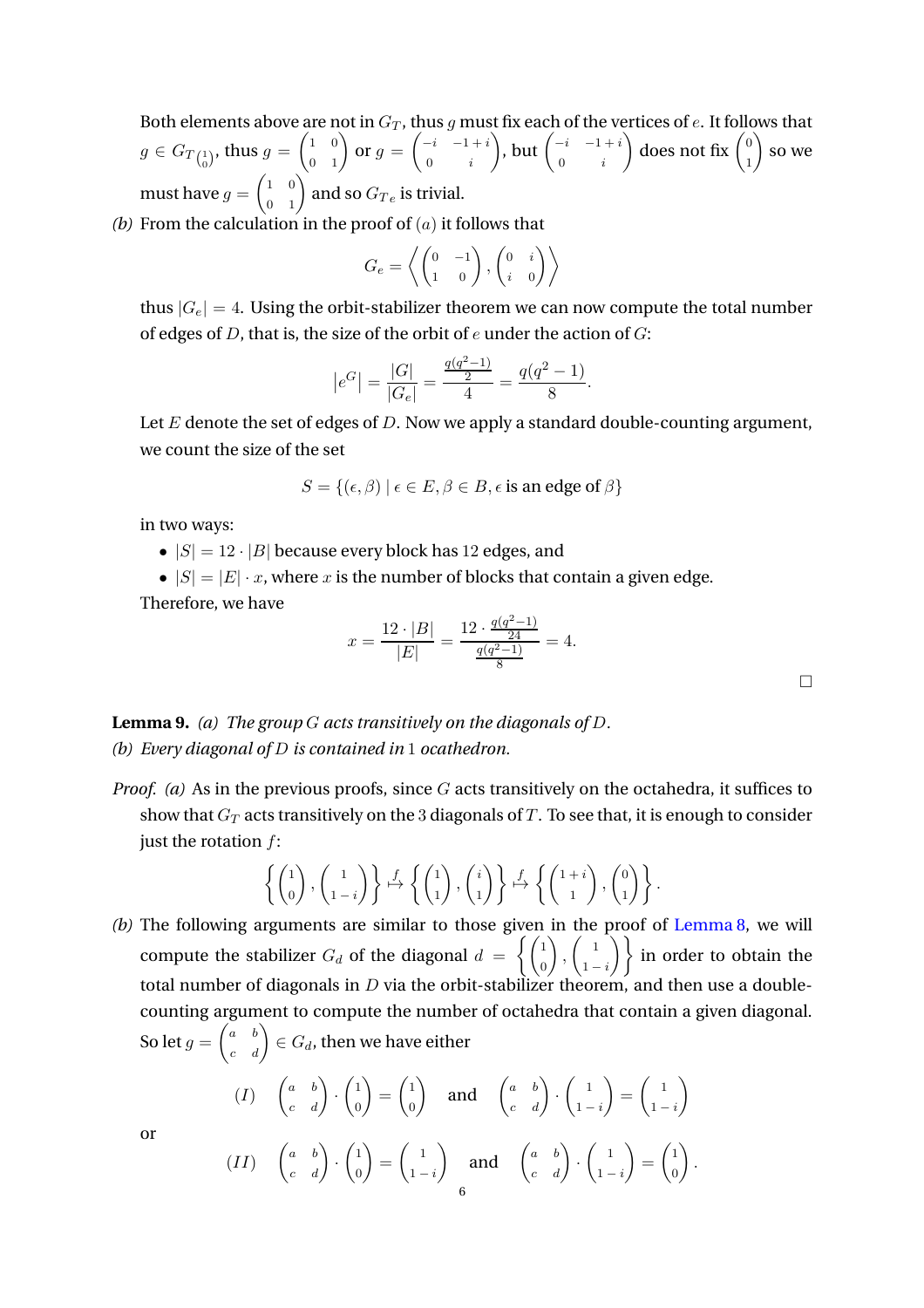In case  $(I)$ , the first equality implies  $a=1$  or  $i$ , and  $c=0$ , thus  $\begin{pmatrix} a & b \ c & d \end{pmatrix} = \begin{pmatrix} 1 & b \ 0 & 1 \end{pmatrix}$  or  $\begin{pmatrix} a & b \\ c & d \end{pmatrix} = \begin{pmatrix} i & b \\ 0 & - \end{pmatrix}$  $0 -i$ ), plugging this into the second equation we get  $b = 0$  in the first case and  $b = 1 - i$  in the second case, so

$$
\begin{pmatrix} a & b \ c & d \end{pmatrix} = \begin{pmatrix} 1 & 0 \ 0 & 1 \end{pmatrix} \text{ or } \begin{pmatrix} a & b \ c & d \end{pmatrix} = \begin{pmatrix} i & 1-i \ 0 & -i \end{pmatrix}.
$$

In case (II), the first equality implies  $a = 1$  or  $i$ , and  $c = 1 - i$  or  $1 + i$  (respectively), thus  $\begin{pmatrix} a & b \ c & d \end{pmatrix} = \begin{pmatrix} 1 & b \ 1-i & d \end{pmatrix}$  or  $\begin{pmatrix} a & b \ c & d \end{pmatrix} = \begin{pmatrix} i & b \ 1+i & d \end{pmatrix}$ , plugging this into the second equation we get  $d = -1$  in the first case, and  $d = -i$  in the second, so  $\begin{pmatrix} a & b \ c & d \end{pmatrix} = \begin{pmatrix} 1 & b \ 1-i & -1 \end{pmatrix}$  $1 - i - 1$  $\big)$  or  $\begin{pmatrix} a & b \\ c & d \end{pmatrix} = \begin{pmatrix} i & b \\ 1+i & - \end{pmatrix}$  $1+i$  −i ), now the determinant = 1 condition determines b and we get  $\begin{pmatrix} a & b \\ c & d \end{pmatrix} = \begin{pmatrix} 1 & -1-i \\ 1-i & -1 \end{pmatrix}$  $1 - i - 1$  $\left(\begin{array}{cc} a & b \\ c & d \end{array}\right) = \left(\begin{array}{cc} i & 0 \\ 1+i & - \end{array}\right)$  $1+i$  −i  $\big)$  .

It is now easy to check that the four representative matrices we found form a group, thus  $|G_d| = 4$ . Again, the orbit-stabilizer theorem allows us to compute the total number of diagonals of  $D$ , that is, the size of the orbit of  $d$  under the action of  $G$ :

$$
|d^G| = \frac{|G|}{|G_d|} = \frac{\frac{q(q^2-1)}{2}}{4} = \frac{q(q^2-1)}{8}.
$$

Let  $\Delta$  denote the set of diagonals of D. Yet again we apply a double-counting argument, we count the size of the set

$$
S = \{ (\delta, \beta) \mid \delta \in \Delta, \beta \in B, \delta \text{ is a diagonal of } \beta \}
$$

in two ways:

- $|S| = 3 \cdot |B|$  because every block has 3 diagonals, and
- $|S| = |\Delta| \cdot x$ , where x is the number of blocks that contain a given diagonal.

Therefore, we have

$$
x = \frac{3 \cdot |B|}{|\Delta|} = \frac{3 \cdot \frac{q(q^2 - 1)}{24}}{\frac{q(q^2 - 1)}{8}} = 1.
$$

 $\Box$ 

<span id="page-6-0"></span>**Theorem 10.** *The block design* D *is a* GPBIBD(m) *with parameters*

$$
v = \frac{q^2 - 1}{4}
$$
,  $b = \frac{q(q^2 - 1)}{24}$ ,  $k = 6$ ,  $r = q$ ,  $\lambda_1 = 4$ ,  $\lambda_2 = 1$ ,  $\lambda_3 = \cdots = \lambda_m = 0$ .

*The underlying association scheme is the Schurian scheme* S(G, P) *of* (G, P)*, and the number of associate classes is*

$$
m = \frac{q-3}{2}.
$$

*Proof.* The number of points is clear from the construction. The number of blocks can be calculated by using the orbit-stabilizer theorem and the fact that, by [Lemma 7,](#page-3-1)  $|G_T| = 12$ :

$$
b = |B| = |T^G| = \frac{|G|}{|G_T|} = \frac{\frac{q(q^2 - 1)}{2}}{12} = \frac{q(q^2 - 1)}{24}.
$$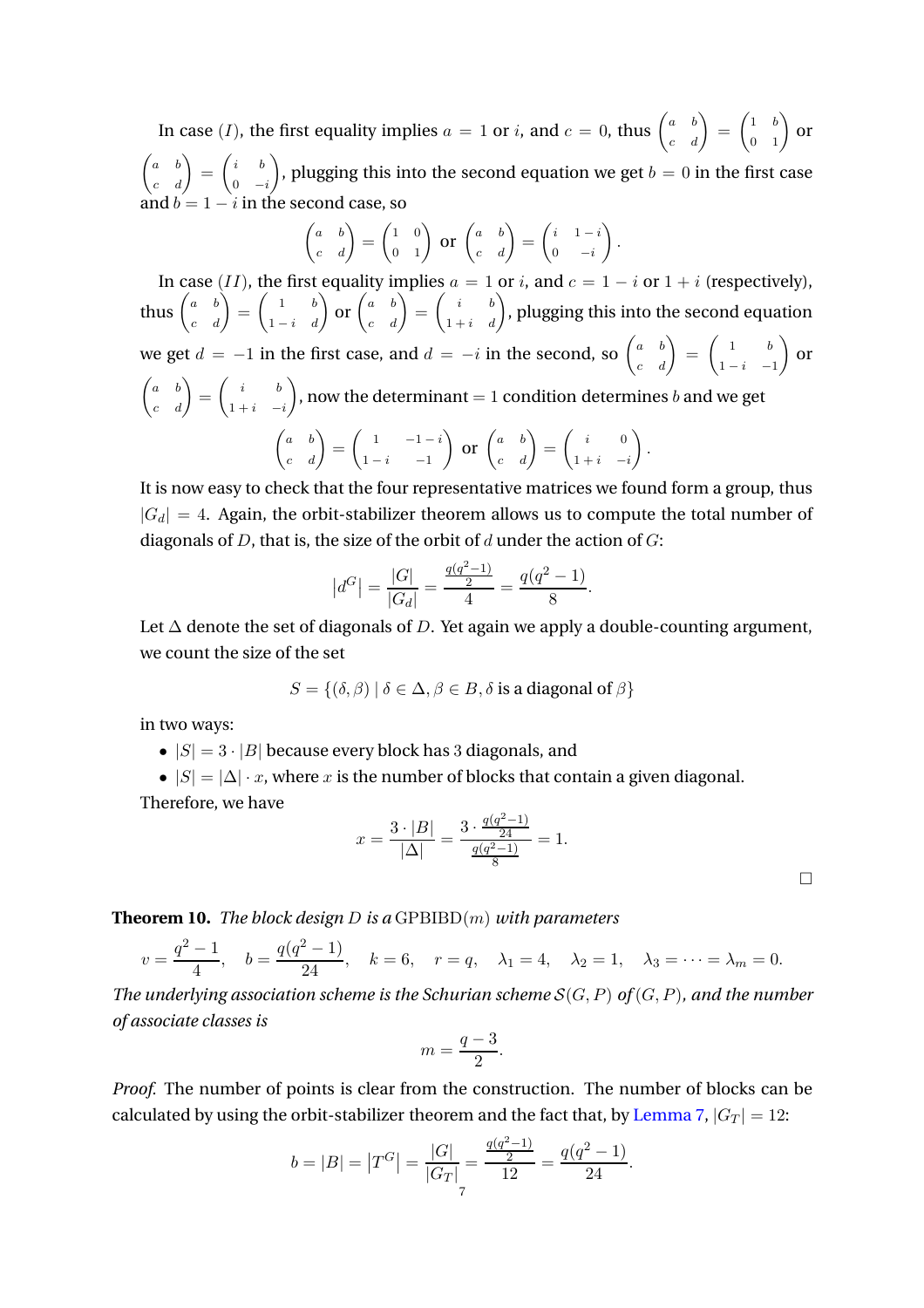The fact that each block has size  $k = 6$  follows from the fact that the basic block T has size 6, and that the set of blocks is the orbit  $T^G$  of  $T$  under the action of  $G.$  To prove that each point lies on  $r = q$  blocks it suffices to show that  $\begin{pmatrix} 1 & 0 \\ 0 & 0 \end{pmatrix}$ 0 ) lies on  $q$  blocks, because  $G$  acts transitively on *P*. For that purpose we will show that  $\left| \begin{array}{c} a & c \end{array} \right|$  $T^{G\left(\begin{bmatrix}1\\0\end{bmatrix}}\end{bmatrix}$  = q. Again, the orbit-stabilizer theorem applied to  $G_{\left(\begin{smallmatrix}1\0\end{smallmatrix}\right)}$  will do the job:

$$
2q = |G_{\binom{1}{0}}| = |G_{\binom{1}{0}}| \cdot |T^{G_{\binom{1}{0}}}| = 2 \cdot |T^{G_{\binom{1}{0}}}|,
$$

thus  $\left|T^{G\left(\delta\right)}\right|=q.$  A pair of points of P is either an edge of D, a diagonal of D or neither (that is a pair that does not lie in a block together), it follows from Lemma 8 that an edge lies on  $\lambda_1 = 4$  blocks, from Lemma 9 that a diagonal lies on  $\lambda_2 = 1$  block, and any other pair lies on  $\lambda_j = 0$  (3  $\leq$   $j \leq m$ ) blocks. Next, the fact that the Schurian scheme of the action  $(G, P)$  is the underlying association scheme follows from the fact that G acts transitively on the edges of D (proved in Lemma 8), and on the diagonals of D (proved in Lemma 9).

Finally, we compute the number of associate classes, that is, the number of classes of  $S(G, P)$ , or in other words, the rank of the transitive permutation group  $(G, P)$  minus 1. The rank of a transitive permutation group is equal to number of orbits of the stabilizer of a point, so we compute the number of orbits of  $\left(G_{\binom{1}{0}},P\right)$ . Recall that

$$
G_{\begin{pmatrix}1\\0\end{pmatrix}} = \left\{ \begin{pmatrix} u & x\\ 0 & u^{-1} \end{pmatrix} \middle| u \in \{1, i\}, x \in \mathbb{F}_q \right\},\
$$

so for each point of the form  $\begin{pmatrix} a & b \\ c & d \end{pmatrix}$  $\boldsymbol{0}$  $\Big) \in P$  we have  $\Big(\begin{matrix} a & b \\ c & d \end{matrix}\Big)$  $\boldsymbol{0}$  $\bigg\}^{G\left(\begin{smallmatrix}1\\0\end{smallmatrix}\right)}=\bigg\{\bigg(\begin{smallmatrix}a\end{smallmatrix}\bigg)$  $\begin{pmatrix} a \ 0 \end{pmatrix}$ , these are  $\frac{q-1}{4}$  orbits. For points of the form  $\begin{pmatrix} a & b \\ c & d \end{pmatrix}$ b  $\Big\}\in P$ , with  $b\neq 0$ , we have

$$
\begin{pmatrix} a \\ b \end{pmatrix}^{G\begin{pmatrix} 1 \\ 0 \end{pmatrix}} = \left\{ \begin{pmatrix} y \\ b \end{pmatrix} \middle| y \in \mathbb{F}_q \right\},\
$$

because  $\begin{pmatrix} 1 & \frac{y-a}{b} \\ 0 & 1 \end{pmatrix}$  takes  $\begin{pmatrix} a \\ b \end{pmatrix}$ b  $\bigg)$  to  $\bigg( \begin{array}{c} y \\ y \end{array} \bigg)$ b ), so we get  $\frac{q-1}{4}$  more orbits. Altogether we counted the  $q-1$  $\frac{q-1}{2}$  orbits of  $G_{\binom{1}{0}},$  thus the number of associate classes is  $m=\frac{q-3}{2}$ 2 .

THE CASE 
$$
p = 5
$$

Let  $q = 5^\alpha$ . In this case the basic block T is in fact just the projective line over  $\mathbb{F}_5$ , and we have

# <span id="page-7-0"></span>**Lemma 11.** *The stabilizer*  $G_\beta$  *of a block*  $\beta \in B$  *in* G *is isomorphic to* PSL(2, 5)*.*

*Proof.* As before, by the transitive action of G on B it is enough to consider  $G_T$ . By [Lemma 6,](#page-3-0) since  $q = 5^\alpha$ , we have that  $1 + i = -i$ . It follows that  $1 - i = -1$  and thus we have

$$
T = \left\{ \begin{pmatrix} 1 \\ 0 \end{pmatrix}, \begin{pmatrix} 0 \\ 1 \end{pmatrix}, \begin{pmatrix} 1 \\ 1 \end{pmatrix}, \begin{pmatrix} -i \\ 1 \end{pmatrix}, \begin{pmatrix} i \\ 1 \end{pmatrix}, \begin{pmatrix} -1 \\ 1 \end{pmatrix} \right\},
$$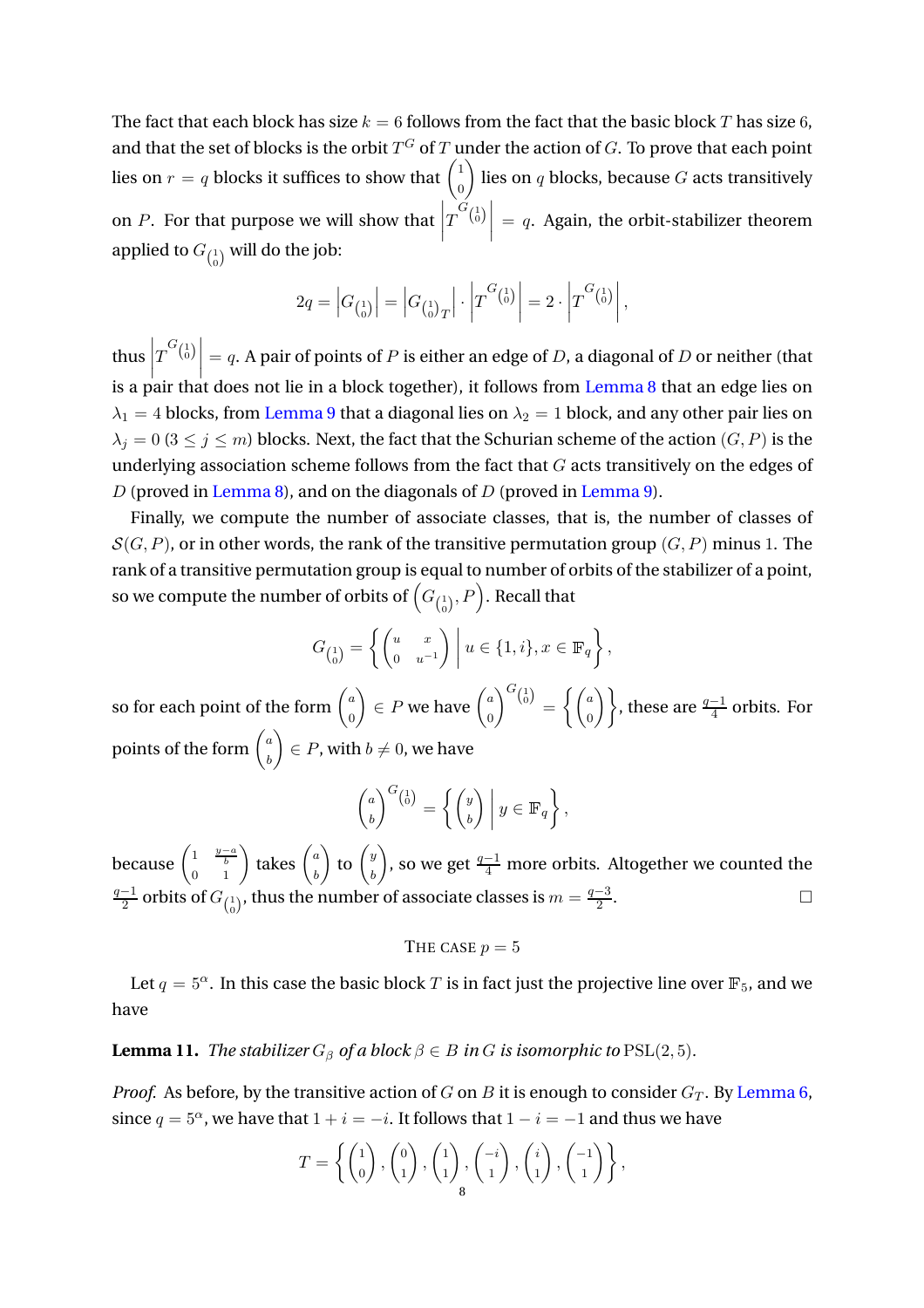that is, T is the projective line over  $\mathbb{F}_5$ , and it follows that subgroup of  $PSL(2, q)$  that fixes the projective line over  $\mathbb{F}_5$  is  $PSL(2, 5)$ .

## <span id="page-8-0"></span>**Corollary 12.** G *acts transitively on pairs of points that lie together in a block.*

We will refer to pairs of points that lie together on a block *adjacent* points, and correspondingly to pairs of points that do not lie together on a block as *non-adjacent* points.

**Theorem 13.** *The block design* D *is a* GPBIBD(m) *with parameters*

$$
v = \frac{q^2 - 1}{4}
$$
,  $b = \frac{q(q^2 - 1)}{120}$ ,  $k = 6$ ,  $r = \frac{q}{5} = 5^{\alpha - 1}$ ,  $\lambda_1 = 1$ ,  $\lambda_2 = \cdots = \lambda_m = 0$ .

*The underlying association scheme is the Schurian scheme* S(G, P) *of* (G, P)*, and the number of associate classes is*

$$
m = \frac{q-3}{2}.
$$

*Proof.* The number of points is clear from the construction. The number of blocks can be calculated by using the orbit-stabilizer theorem and the fact that, by [Lemma 11,](#page-7-0)  $|G_T| = 60$ :

$$
b = |B| = |T^G| = \frac{|G|}{|G_T|} = \frac{\frac{q(q^2 - 1)}{2}}{60} = \frac{q(q^2 - 1)}{120}.
$$

The fact that each block has size  $k = 6$  follows from the fact that the basic block T has size 6, and that the set of blocks is the orbit  $T^G$  of  $T$  under the action of  $G.$  To prove that each point lies on  $r=\frac{q}{5}=5^{\alpha-1}$  blocks it suffices to show that  $\left(\begin{smallmatrix}1\0\0\end{smallmatrix}\right)$ 0 ) lies on  $5^{\alpha-1}$  blocks, because  $G$ acts transitively on *P*. For that purpose we will show that  $\left| \right|$  $T^{G_{1\choose 0}}$  $= 5^{\alpha-1}$ . Again, the orbitstabilizer theorem applied to  $G_{\left(\begin{smallmatrix}1\0\end{smallmatrix}\right)}$  will do the job:

$$
2q = |G_{\binom{1}{0}}| = |G_{\binom{1}{0}T}| \cdot |T^{G_{\binom{1}{0}}}|.
$$

By [Lemma 11](#page-7-0) we have

$$
G_{\binom{1}{0}T} = G_T \cap G_{\binom{1}{0}} = \mathrm{PSL}(2, 5) \cap G_{\binom{1}{0}},
$$

that is,  $G_{\left(\begin{smallmatrix}1\0\end{smallmatrix}\right)_{T}}=\begin{cases} \left(\begin{smallmatrix}u&x\0&u\end{smallmatrix}\right)$  $0 \t u^{-1}$  $\Bigg) \Bigg\vert \ u\in \{1,i\}, x\in \mathbb{F}_5 \Bigg\} \textrm{ and } \Big| G_{\left(\begin{smallmatrix} 1 \\ 0 \end{smallmatrix}\right) T} \Bigg\vert$  $\begin{array}{c} \end{array}$   $= 10$ , thus  $2q = 10 \cdot$  $T^{G_{1\choose 0}}$ and therefore  $\Big|$  $T^{G}(\overset{1}{\text{o}})\bigg| = \frac{2q}{10} = \frac{2\cdot 5^\alpha}{2\cdot 5} = 5^{\alpha-1}.$  The number of pairs of adjacent points is

$$
\binom{6}{2} \cdot |B| = 15 \cdot \frac{q(q^2 - 1)}{120} = \frac{q(q^2 - 1)}{8}.
$$

To show that each pair of adjacent points determines a unique block it is enough to show that the stabilizer of a pair of adjacent points stabilizes that whole block. So by [Corollary 12](#page-8-0) we may assume that  $e = \left\{ \begin{pmatrix} 1 & 0 \\ 0 & 1 \end{pmatrix} \right\}$  $\boldsymbol{0}$  $\bigg)$ ,  $\bigg( \begin{matrix} 0 \\ 1 \end{matrix} \bigg)$  $\begin{pmatrix} 0 \ 1 \end{pmatrix} \bigg\}$  is our pair of adjacent points on the block  $T.$  We need to show that  $G_e \leq G_T$ . Recall that the calculation in Lemma 8 showed that

$$
G_e = \left\langle \begin{pmatrix} 0 & -1 \\ 1 & 0 \end{pmatrix}, \begin{pmatrix} 0 & i \\ i & 0 \end{pmatrix} \right\rangle,
$$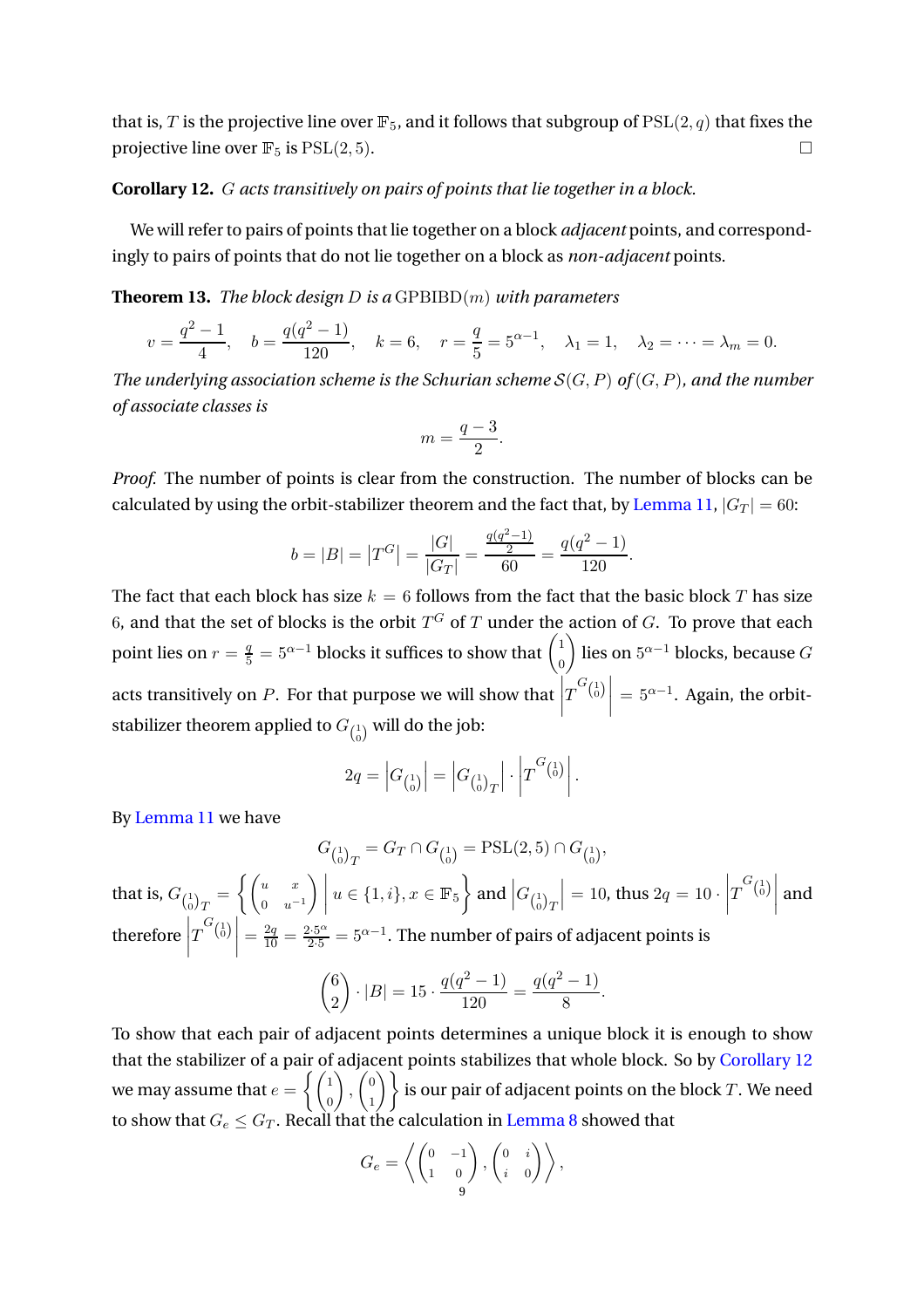in this case, clearly  $G_e \leq \text{PSL}(2, 5) = G_T$ . Finally, the fact that the Schurian scheme of the action  $(G, P)$  is the underlying association scheme follows from the fact that G acts transitively on the pairs of adjacent points  $D$  (stated in [Corollary 12\)](#page-8-0), the computation of the number of associate classes is identical to that given in [Theorem 10.](#page-6-0)

At this point it seems interesting to ask:

## **Question 14.** *Can we find an underlying association scheme for* D *with less vanishing classes?*

The following two sections deal with this question. In [section 3](#page-9-0) we find the largest (in a certain natural sense) group acting on D producing an underlying Schurian association scheme with less vanishing classes. In [section 4](#page-11-0) we compute the underlying association scheme with the smallest possible number of vanishing classes for all GPBIBDs with  $q \leq 169$ , and propose a general conjecture about the minimal association schemes.

## 3. A SMALLER RANK UNDERLYING ASSOCIATION SCHEME

<span id="page-9-0"></span>In this section we prove that in fact we have a larger group acting on D. Let  $\phi$  be the Frobenius automorphism of  $\mathbb{F}_q$ , that is, the map that takes each element  $a \in \mathbb{F}_q$  to its p-th power  $a^p \in \mathbb{F}_q$ . We denote by  $F = \langle \phi \rangle$  the automorphism group  $\text{Aut}(\mathbb{F}_q)$ . The projective special semilinear group, commonly denoted by  $P\Sigma L(2,q)$ , is the semidirect product  $PSL(2,q) \rtimes F$ , where the cyclic group F is acting on  $PSL(2, q)$  in the natural way:

$$
\begin{pmatrix} a & b \\ c & d \end{pmatrix}^{\phi} = \begin{pmatrix} a^p & b^p \\ c^p & d^p \end{pmatrix}.
$$

<span id="page-9-1"></span>**Theorem 15.** *The largest automorphism group* G *of* D *that preserves the octahedral structure is isomorphic to*  $P\Sigma L(2,q) \times C_2$ .

*Proof.* Clearly PΣL(2, q) acts on D. The additional involution  $C_2 = \langle \sigma \rangle$  is the missing 90° rotation about the axis formed by two antipodal vertices of the octahedron.

**Computing the number of orbits of** F **on** P. We use Burnside's lemma and standard Galois cohomology tools to compute the number of orbits  $P/_{F}$  of  $F$  on  $P = \mathbb{F}_q^{\times}/_{\mu_4}$  and  $q = p^n.$ As usual we denote by  $P<sup>g</sup>$  the fixed points of P under the action of g. Burnside's lemma establishes that

$$
|P / F| = \frac{1}{|F|} \sum_{g \in F} |P^g|.
$$

For each divisor  $d$  of  $n$  we have a subfield  $\mathbb{F}_{p^d}$  of  $\mathbb{F}_{p^n}.$  the elements of  $\mathbb{F}_{p^d}$  are precisely the fixed points of  $\phi^d.$  Moreover, if  $k$  is a multiple of  $d$  that does not divide  $n$  then the fixed points of  $\phi^k$  are again the elements of  $\mathbb{F}_{p^d}$ , thus we can rewrite the above sum as follows:

$$
|P / F| = \frac{1}{|F|} \sum_{g \in F} |P^g| = \frac{1}{|F|} \sum_{d|n} \varphi \left(\frac{n}{d}\right) |P^{\phi^d}|
$$

where  $\varphi$  is Euler totient function. To compute  $P^{\phi^d}\Big|$  we use Galois cohomology. For clearer notation we denote  $K:=\phi^d.$  The short exact sequence

$$
1 \longrightarrow \mu_4 \longrightarrow {\mathbb{F}_q}^{\times} \underset{10}{\longrightarrow} {\mathbb{F}_q}^{\times} / \mu_4 \longrightarrow 1
$$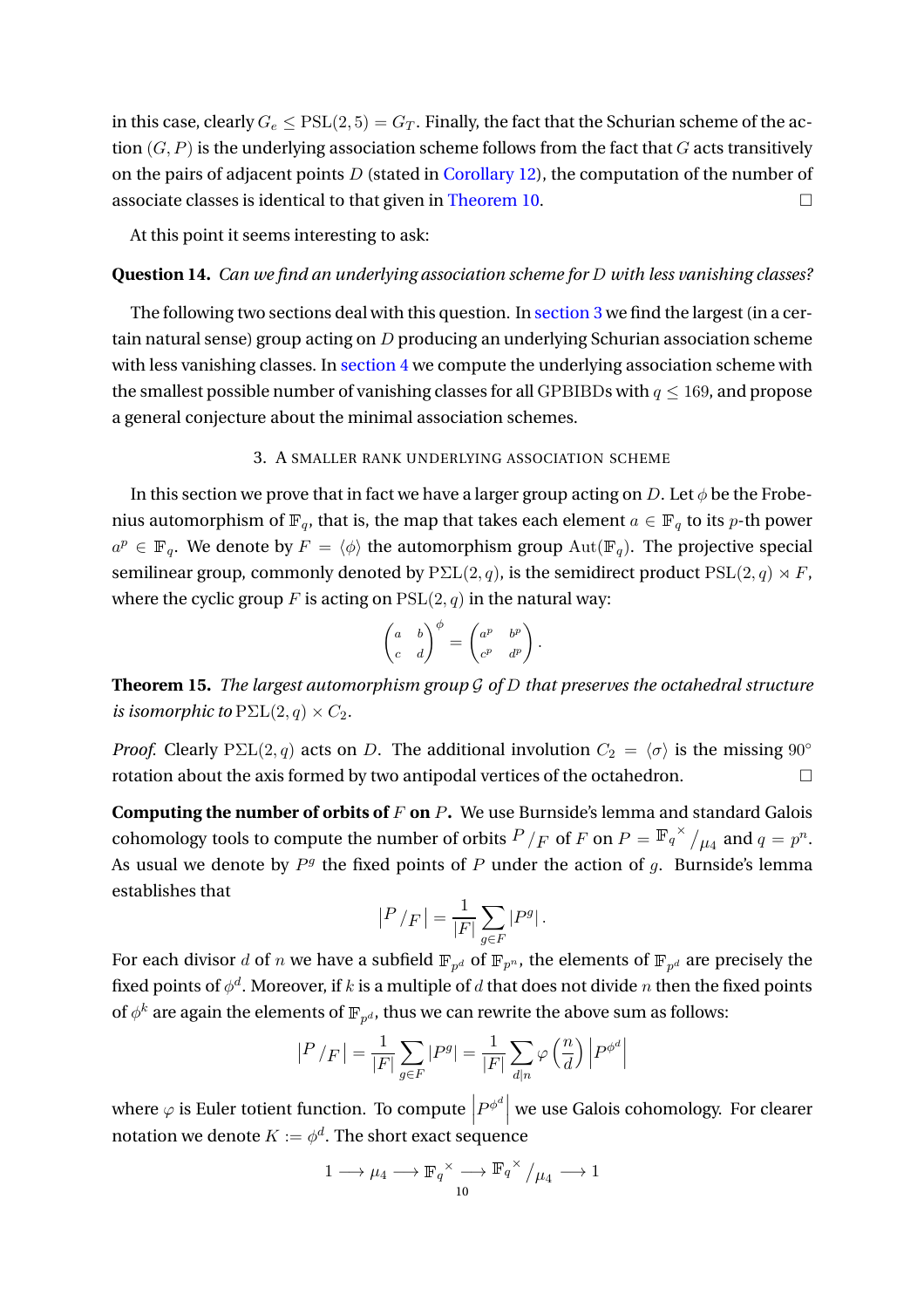provides a long exact sequence in group cohomology

$$
1 \longrightarrow \mu_4^K \longrightarrow (\mathbb{F}_q^{\times})^K \longrightarrow (\mathbb{F}_q^{\times}/\mu_4)^K \longrightarrow H^1(K, \mu_4) \longrightarrow H^1(K, \mathbb{F}_q^{\times}) \longrightarrow \dots
$$

By Hilbert's Theorem 90 we have

$$
H^1(K, \mathbb{F}_q^{\times}) = 1
$$

so we get the following exact sequence

$$
1 \longrightarrow \mu_4^K \longrightarrow (\mathbb{F}_q^{\times})^K \longrightarrow (\mathbb{F}_q^{\times}/\mu_4)^K \longrightarrow H^1(K, \mu_4) \longrightarrow 1
$$

and we are interested in

$$
\left| \left( \mathbb{F}_q^{\times} / \mu_4 \right)^K \right| = \frac{\left| H^1(K, \mu_4) \right| \cdot \left| \left( \mathbb{F}_q^{\times} \right)^K \right|}{\left| \mu_4^K \right|}.
$$

Clearly, we have  $\Big|$  $(\mathbb{F}_q^{\times})^K$  =  $p^d$  – 1. We deal with cases  $p \equiv 1 \pmod{4}$  and  $p \equiv 3 \pmod{4}$ separately.

**The case**  $p \equiv 1 \pmod{4}$ . In this case  $\mu_4$  is already contained in  $\mathbb{F}_p$  and thus is fixed by K so  $|\mu_4^K|=4$  and we have

$$
\left| \left( \mathbb{F}_q^{\times} / \mu_4 \right)^K \right| = \left| H^1(K, \mu_4) \right| \cdot \frac{p^d - 1}{4}.
$$

Now, since  $\mu_4$  is a trivial K-module we have

$$
H^{1}(K, \mu_{4}) = \text{Hom}(K, \mu_{4}) \cong \begin{cases} C_{4} & |K| \equiv 0 \pmod{4} \\ C_{2} & |K| \equiv 2 \pmod{4} \\ 1 & \text{otherwise} \end{cases}
$$

so if we denote  $h(d) := |H^1(K,\mu_4)|$  (this number depends on the residue of  $\frac{n}{d}$  modulo 4) we have

$$
|P / F| = \frac{1}{|F|} \sum_{d|n} \varphi\left(\frac{n}{d}\right) \cdot h(d) \cdot \frac{p^d - 1}{4}.
$$

**The case**  $p \equiv 3 \pmod{4}$ . In this case  $\mu_4$  is contained in  $\mathbb{F}_{p^2}$  but not in  $\mathbb{F}_P$  so for every odd power of  $\phi$  there are just 2 fixed points, and for every even power of  $\phi$  there are 4 fixed points, that is:

$$
\left|\mu_4^K\right| = \begin{cases} 2 & d \text{ odd} \\ 4 & d \text{ even} \end{cases}.
$$

The computation of  $\left|H^1(K,\mu_4)\right|$  in this case is a bit more involved. If  $\frac{n}{d}$  is even then  $\mu_4$  is again a trivial  $K$ -module and we have

$$
H^{1}(K, \mu_{4}) = \text{Hom}(K, \mu_{4}) \cong \begin{cases} C_{4} & |K| \equiv 0 \pmod{4} \\ C_{2} & |K| \equiv 2 \pmod{4} \end{cases}.
$$

For d odd,  $\mu_4$  is no longer a trivial K-module. There are two cyclic groups here, and an action of one of them on the other, considered as a module, so we will use additive notation for  $\mu_4$ (that is, the group of integers modulo 4), and write  $a \cdot m$  to denote the action of a on m, where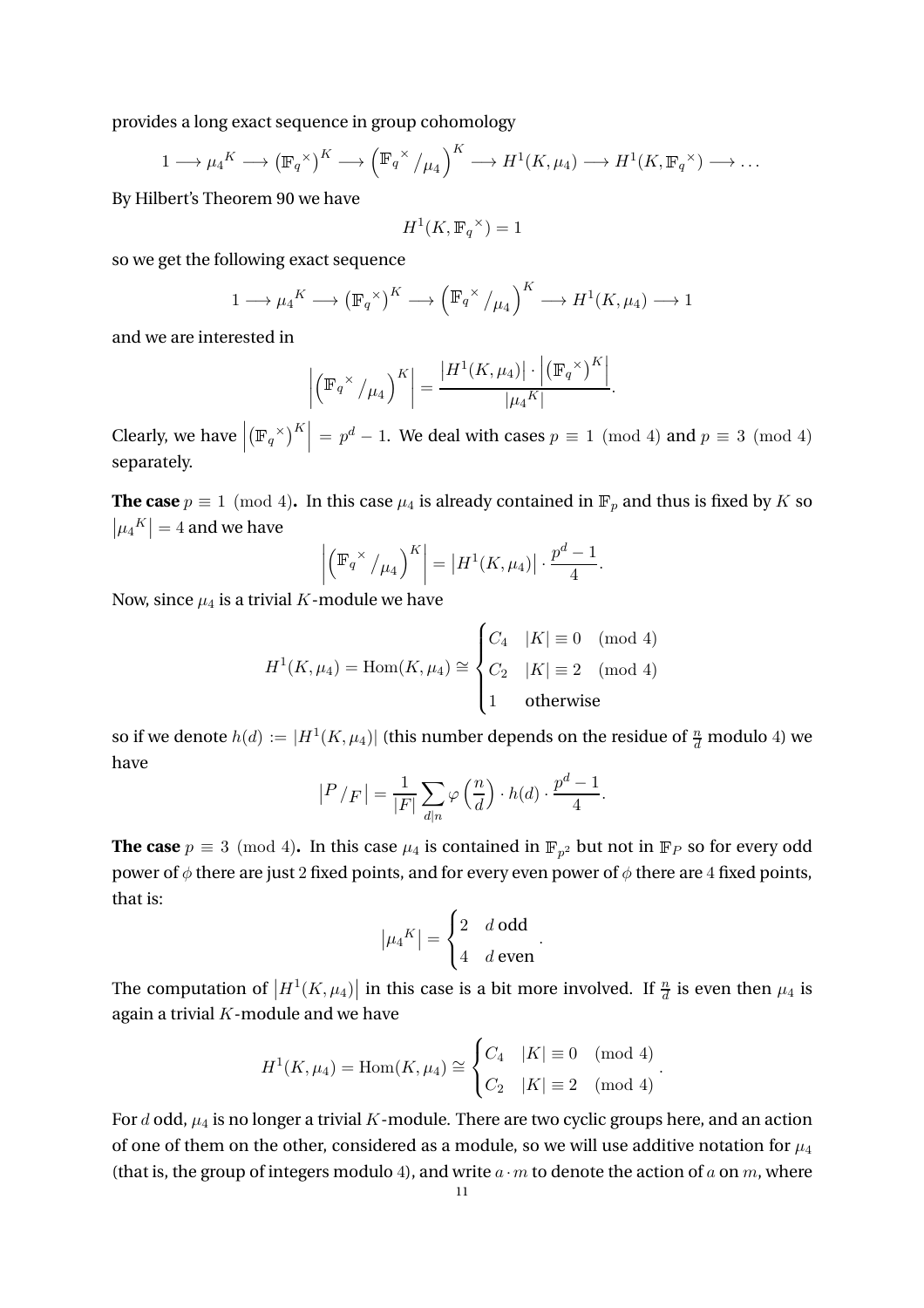$a \in K$  and  $m \in \mu_4$ , the operation in K will be denoted simply ab for  $a, b \in K$ . Fix a generator  $\alpha$  of K, the the action of K on  $\mu_4$  is

$$
\alpha \cdot 0 = 0, \quad \alpha \cdot 1 = 3, \quad \alpha \cdot 2 = 2, \quad \alpha \cdot 3 = 1.
$$

The 1-cocycles  $Z^1(K,\mu_4)$  are thus the functions  $f:K\longrightarrow \mu_4$  satisfying

$$
f(ab) = f(a) + a \cdot f(b)
$$

and the 1-coboundaries  $B^1(K,\mu_4)$  are those satisfying

$$
f(a) = a \cdot m - m \qquad \text{for some} \quad m \in \mu_4.
$$

A 1-cocycle is determined by its value on  $\alpha.$  So let  $f\in B^1(K,\mu_4),$  one can verify that out of the 4 options (one option for each  $m \in \mu_4$ ) there are just 2 elements in  $B^1(K, \mu_4)$ , explicitly, these are the functions

$$
f(\alpha) = \alpha \cdot 0 - 0
$$
 and  $f(\alpha) = \alpha \cdot 1 - 1$ .

Consider now  $Z^1(K,\mu_4)$ . Let  $f \in Z^1(K,\mu_4)$  then out of the 4 options

$$
f(\alpha) = 0
$$
,  $f(\alpha) = 1$ ,  $f(\alpha) = 2$ ,  $f(\alpha) = 3$ ,

it is easy to verify that  $f(\alpha) = 0$  and  $f(\alpha) = 2$  are both in  $B^1(K, \mu_4)$ . Also,  $f(\alpha) = 1$  and  $f(\alpha)=3$  are cohomologous (their difference is in  $B^1(K,\mu_4)$ ), so altogether we get

$$
H^{1}(K, \mu_{4}) = Z^{1}(K, \mu_{4}) / B^{1}(K, \mu_{4}) \cong C_{2}.
$$

Denote  $h(d) := \frac{|H^1(K,\mu_4)|}{|\mu_4 K|}$  $\frac{(X,\mu_4)}{|\mu_4^K|}$  summarizing the above we have

$$
h(d) = \begin{cases} 1 & d \text{ odd; or } d \text{ even and } \frac{n}{d} \equiv 0 \pmod{4} \\ \frac{1}{2} & d \text{ even and } \frac{n}{d} \equiv 2 \pmod{4} \\ \frac{1}{4} & d \text{ even and } \frac{n}{d} \text{ odd} \end{cases}
$$

and

$$
|P / F| = \frac{1}{|F|} \sum_{d|n} \varphi\left(\frac{n}{d}\right) \cdot h(d) \cdot (p^d - 1).
$$

<span id="page-11-1"></span><span id="page-11-0"></span>**Corollary 16.** *D* is a GPBIBD(*m*) with  $m = 2 \cdot |P|/F| - 1$  associate classes.

#### 4. THE SMALLEST RANK UNDERLYING ASSOCIATION SCHEME

We have constructed all the GPBIBDs with  $q \leq 169$  on GAP [\[6\]](#page-13-9), we used the program stabil2 to perform WL-stabilization on the partition of  $P \times P$  into  $\lambda$ -classes (a  $\lambda$ -class consists of all pairs in  $P \times P$  that lie on  $\lambda$  blocks) in order to obtain an underlying association scheme with the smallest number of classes possible for each incidence structure. It turns out that in a considerable number of cases we in fact obtain an underlying scheme of smaller rank than what is provided by [Corollary 16.](#page-11-1) It follows from [Theorem 15](#page-9-1) that in those cases the underlying scheme is non-Schurian.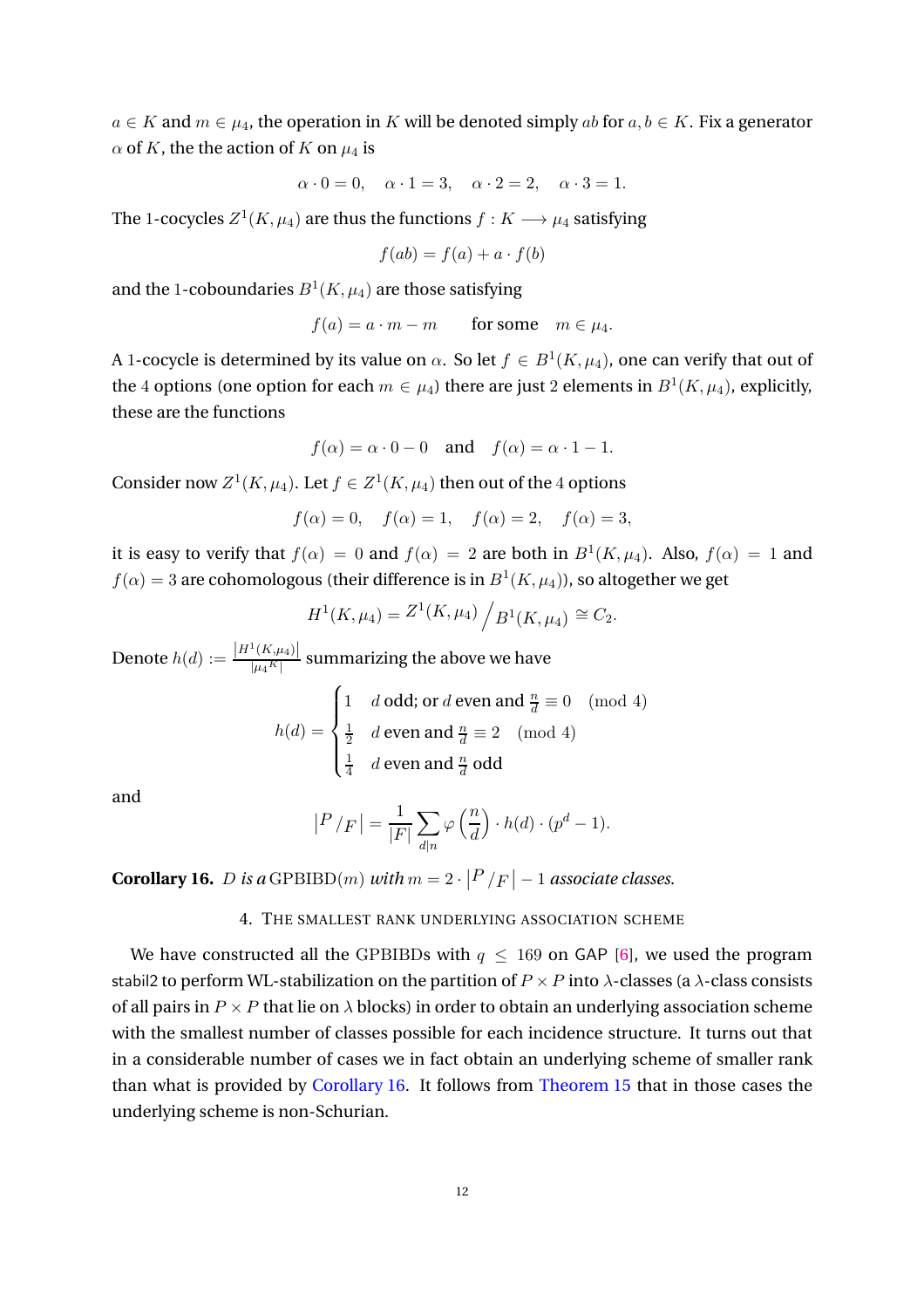| $\boldsymbol{q}$ | <b>Class</b><br>Number in<br><b>Corollary 16</b> | <b>Smallest</b><br><b>Class</b><br><b>Number</b> | <b>Parameters</b><br>$(v, b, r, k; \lambda_1, \ldots, \lambda_m)$ | <b>Remarks</b>                                                                                                       |
|------------------|--------------------------------------------------|--------------------------------------------------|-------------------------------------------------------------------|----------------------------------------------------------------------------------------------------------------------|
| 9                | $\boldsymbol{3}$                                 | $\sqrt{3}$                                       | (20, 30, 6, 9; 4, 1, 0)                                           |                                                                                                                      |
| 13               | $\overline{5}$                                   | $\bf 5$                                          | (42, 91, 6, 13; 4, 1, 0, 0, 0)                                    |                                                                                                                      |
| 17               | $\overline{7}$                                   | $\overline{7}$                                   | $(72, 204, 6, 17; 4, 1, 0, \ldots, 0)$                            |                                                                                                                      |
| 25               | 7                                                | $\boldsymbol{3}$                                 | (156, 130, 6, 5; 1, 0, 0)                                         | Non-Schurian. This is<br>an antipodal distance<br>regular graph of diam-<br>eter 3, a 6-fold cover of<br>$K_4$ .     |
| 29               | 13                                               | 13                                               | $(210, 1015, 6, 29; 4, 1, 0, \ldots, 0)$                          |                                                                                                                      |
| 37               | 17                                               | 17                                               | $(342, 2109, 6, 37; 4, 1, 0, \ldots, 0)$                          |                                                                                                                      |
| 41               | 19                                               | 11                                               | $(420, 2870, 6, 41; 4, 1, 0, \ldots, 0)$                          | Non-Schurian.<br>Non-<br>commutative.                                                                                |
| 49               | 17                                               | 13                                               | $(600, 4900, 6, 49; 4, 1, 0, \ldots, 0)$                          | Non-Schurian.<br>Non-<br>commutative.                                                                                |
| 53               | 25                                               | 25                                               | $(702, 6201, 6, 53; 4, 1, 0, \ldots, 0)$                          |                                                                                                                      |
| 61               | 29                                               | 29                                               | $(930, 9455, 6, 61; 4, 1, 0, \ldots, 0)$                          |                                                                                                                      |
| 73               | 35                                               | 35                                               | $(1332, 16206, 6, 73; 4, 1, 0, \ldots, 0)$                        |                                                                                                                      |
| 81               | 13                                               | $\overline{5}$                                   | (1640, 22140, 6, 81; 4, 1, 0, 0, 0)                               | non-Schurian.                                                                                                        |
| 89               | 43                                               | 43                                               | $(1980, 29370, 6, 89; 4, 1, 0, \ldots, 0)$                        |                                                                                                                      |
| 97               | 47                                               | 47                                               | $(2352, 38024, 6, 97; 4, 1, 0, \ldots, 0)$                        |                                                                                                                      |
| 101              | 49                                               | 49                                               | $(2550, 42925, 6, 101; 4, 1, 0, \ldots, 0)$                       |                                                                                                                      |
| 109              | 53                                               | 19                                               | $(2970, 53955, 6, 109; 4, 1, 0, \ldots, 0)$                       | Non-Schurian.<br>Non-<br>commutative.                                                                                |
| 113              | $55\,$                                           | 15                                               | $(3192, 60116, 6, 113; 4, 1, 0, \ldots, 0)$                       | Non-Schurian.<br>Non-<br>commutative.                                                                                |
| 121              | 39                                               | 21                                               | $(3660, 73810, 6, 121; 4, 1, 0, \ldots, 0)$                       | non-Schurian.                                                                                                        |
| $125\,$          |                                                  | $\boldsymbol{3}$                                 | $(3906, 16275, 6, 25; 1, 0, \ldots, 0)$                           | non-Schurian.<br>This is<br>an antipodal distance<br>regular graph of diam-<br>eter 3, a 31-fold cover<br>of $K_4$ . |
| 137              |                                                  |                                                  |                                                                   |                                                                                                                      |
| 149              |                                                  |                                                  |                                                                   |                                                                                                                      |
| 157              |                                                  |                                                  |                                                                   |                                                                                                                      |
| 169              | 47                                               | $\overline{7}$                                   | $(7140, 201110, 6, 169; 4, 1, 0, \ldots, 0)$                      | non-Schurian.                                                                                                        |